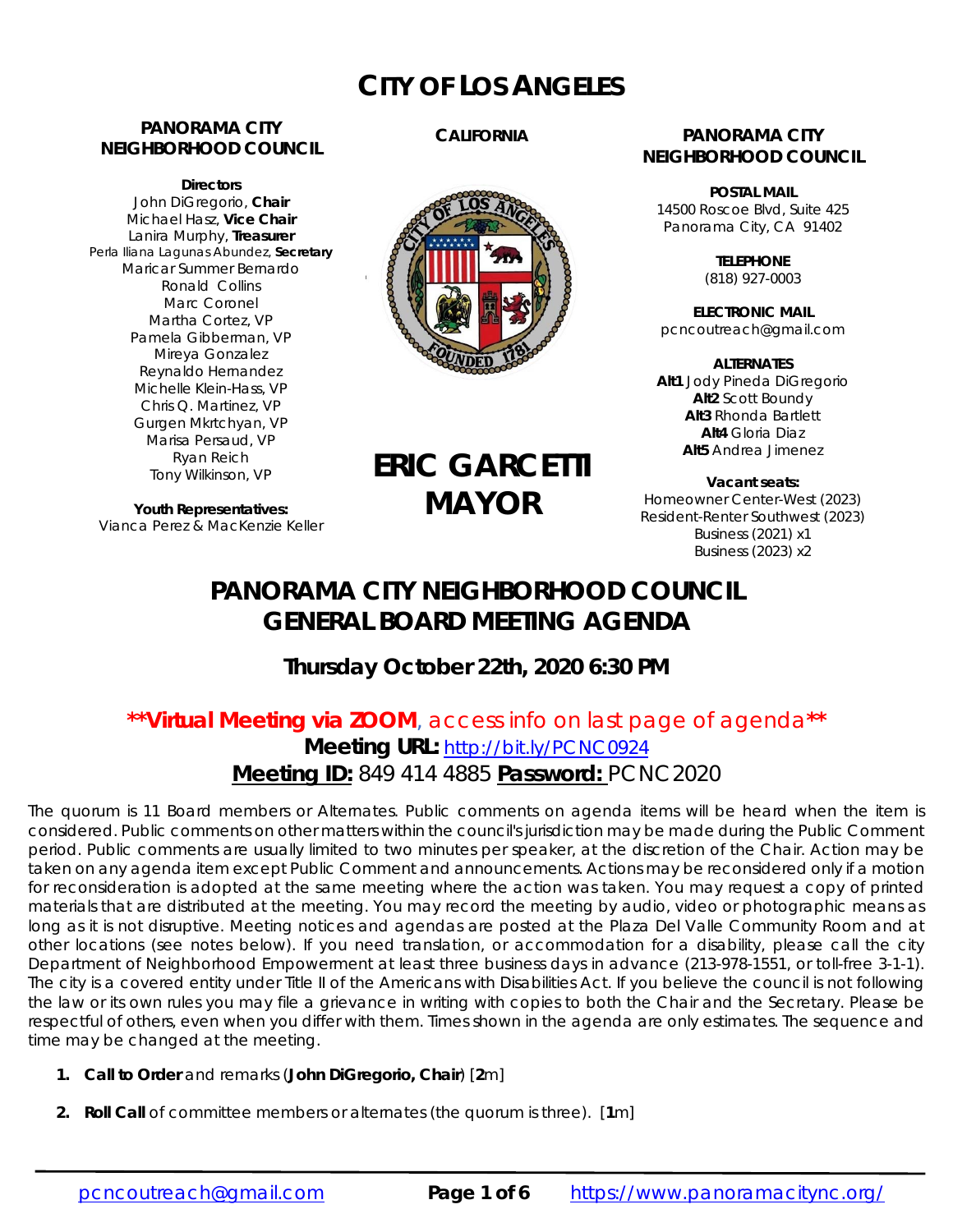

**3. Reports from LAPD & other relevant law enforcement agencies.** Senior Lead Officer Damaris Bonffil [(818) 838- 9854, mobile (818) 634-0718, 38834@lapd.online] covers Panorama City's Center-West area. Senior Lead Officer Sean Smith [(818-838-9842, mobile 818-442-3183, 35183@lapd.online)] covers Panorama City's North and Center-East districts. Senior Lead Officer Daniel Ruelas [(818) 838-9847, mobile 818-679-2082, 34435@lapd.online] is responsible for Panorama City south of Roscoe. Emergency: 911. Mission Division Front desk: 818-838-9800. Non-emergency: 877-ASKLAPD (877-275-5273)**. (10min)**

#### **4. Reports from Elected Officials' field staff and other Neighborhood Agencies/Committees. (15 Min)**

#### **DEPARTMENT OF NEIGHBORHOOD EMPOWERMENT**

Jasmine Elbarbary (jasmine.elbarbary@lacity.org) (818) 374-9886, and Karen Hernandez (karen.hernandez@lacity.org) Van Nuys City Hall 14410 Sylvan St. 3rd FloorLos Angeles, CA 91401 Direct Line: (818)-374-9893, Office (213)-978-1551

#### **CALIFORNIA CONGRESSIONAL DISTRICT 29**

Congressman Tony Cardenas' District Office is located at 9612 Van Nuys Blvd, #201, Panorama City, CA 91402 (818-221-3718). He is represented in Panorama City by Field Representative Lea Gonzalez, (818) 221-3718, (lea.gonzalez@mail.house.gov)

#### **LOS ANGELES CITY COUNCIL DISTRICT 6**

Andres Sandoval represents Councilwoman Nury Martinez in Panorama City (Andres.X.Sandoval@lacity.org). Area Director is Joana Reyes (Joana.Reyes@lacity.org). The district field office is located at 9300 Laurel Canyon Blvd., 2nd Floor, Sun Valley, CA 91331; 818-771-0236.

#### **LOS ANGELES CITY MAYOR'S OFFICE**

The Mayor's San Fernando Valley office is located in the Van Nuys City Hall, 14410 Sylvan Street,Van Nuys, CA 91401. Our liaison is Caroline Menjivar, M.S.W. East Valley Area Representative, Email Address: caroline.menjivar@lacity.org

#### **LOS ANGELES UNIFIED SCHOOL DISTRICT, DISTRICT 6**

Our LAUSD School Board Member is Kelly Gonez. Michael Menjivar is her Deputy Director of Community Engagement (Main (213) 241-6097 Mobile (818) 212-6887, (Michael.Menjivar@lausd.net). The District 6 office is located at 8401 Arleta Avenue, Sun Valley, CA 91352.

#### **LOS ANGELES COUNTY SUPERVISORIAL DISTRICT 3**

Supervisor Sheila Kuehl (Sheila@bos.lacounty.gov, 213-974-3333) is located at 821 Kenneth Hahn Hall of Administration, 500 West Temple Street, Los Angeles, CA 90012. Valley District Director, Benita Trujillo (818-901- 3831; btrujillo@bos.lacounty.gov), represents supervisor Kuehl locally. The San Fernando Valley District Office is located at 7555 Van Nuys Blvd, Suite 1, Van Nuys, CA 91405.

#### **CALIFORNIA ASSEMBLY DISTRICT 46**

Assemblymember Adrin Nazarian represents us in a district that runs from North Hills and Panorama City south to Studio City and the Hollywood Hills. His field office is located in the State Office Building at 6150 Van Nuys Blvd, Suite 300, Van Nuys, CA 91401. His Field Representative for Panorama City is Julissa Rodriguez, (818-376-4246) Julissa.Rodriguez@asm.ca.gov.

#### **CALIFORNIA SENATE DISTRICT 18**

District 18 State Senator Bob Hertzberg maintains a field office in the State Office Building at 6150 Van Nuys Blvd., Suite 400, Van Nuys, CA 91401 (818-901-5588). His Field Deputy for Panorama City is Eveline Bravo-Ayala (evenline.bravo-ayala@sen.ca.gov). The District Director is Barri Worth Girvan (Barri.Girvan@sen.ca.gov).

#### **NEIGHBORHOOD COUNCIL BUDGET ADVOCATES**

The NC Budget Advocates serve the Neighborhood Council Boards and their stakeholders in matters related to the City of LA's budget and City Services. Issues related to your quality of life and how they are directly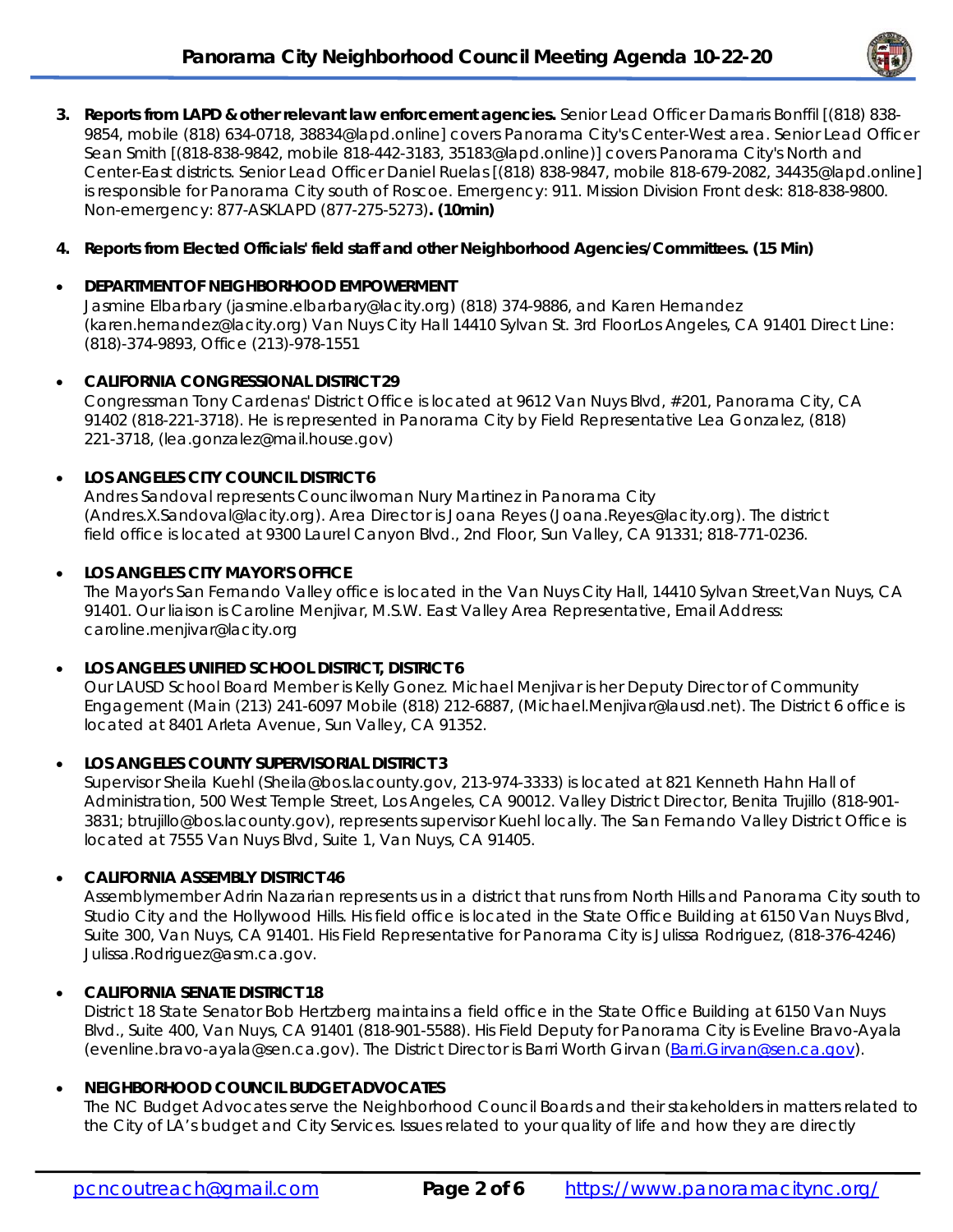

impacted by the budget are the BA's primary area of focus. Contact your Region 1 Budget Advocate John DiGregorio at johndpcnc@gmail.com

#### **RECREATION AND PARKS**

Announcements and updates from our Panorama City representatives and any other neighboring Rec and Parks teams. Panorama Park Representative Oscar Cardenas (oscar.cardenas@lacity.org)

#### **PANORAMA CITY CHAMBER OF COMMERCE**

The Panorama City Chamber of Commerce, incorporated in 2016, is composed of business and professional men and woman who are civic-minded citizens. The Chamber's mission is a collective effort to promote the welfare of our community and make it the best community in Los Angeles to shop, live, and to make a living in. Contact Field Representative Alberto Martinez at alberto@panoramachamber.com

#### **5. Public Comment and General Announcements**

- a. Limited from 2-5 minutes at the discretion of the presiding officer
- b. Limited to non-agenda items
- c. Speaker cards will be made available if attendance is significant
- d. **During Virtual Meetings,** use the 'raise your hand' feature to be added to the speaker queue by the Board Secretary. The Chair will recognize speakers in the order specified by the queue.
- **6. Discussion and possible action** on approving the letter of support of the 'Native Garden Habitat' Project being developed in partnership with the Panorama Rec Center as drafted by the City Life & Beautification **Committee**
- **7. Discussion and possible action** approving a proxy letter for PCNC to further our NC's concerns and priorities in the City's Budget.
- **8. Discussion and possible action** on approving Community Impact Statement (CIS) in support of the closure of and creation of a just transition process for gas storage facilities located within the City of Los Angeles (CF 19- 0002-S196 and 20-0002-S22).
- **9. Update and brief discussion** ICON Panorama retail and housing project at the former Montgomery Ward site, which has been tied up in litigation. The addresses are 14651-14697 West Roscoe Boulevard and 8300-8406 North Cedros Avenue and 8313-8413 North Tobias Avenue, Panorama City, CA 91402
- **10. Discussion and possible action for approval of any financial statements, Monthly Expenditure Reports (MER's), or other ongoing monthly financial documents prepared by the Treasurer of Finance Chair which have not yet been approved by the Board.** 
	- a. Treasure/ Finance Chair to provide details. This item does not cover special or annual financial documents.
- **11. Discussion and possible action to approve the Board meeting's minutes for the last Board meeting and any other prior meetings not yet approved. (5 min)** 
	- a. To include September 2020 Meeting
- **12. Discussion and possible action to remove Board Members in violation of attendance policies:**  a. To include; Marc Coronel, MacKenzie Keller, Rhonda Bartlett, Gloria Diaz and Andrea Jimenez
- **13. Discussion and possible action to appoint any interested qualified stakeholders to any appropriate vacant board seats including Youth Representatives. (5min)**
- Candidates must present documents to the Secretary that prove their identity and a "stake" in the Neighborhood Council, as required by each seat.
- **Examples**: Driver's License, Consular Card or Student ID will prove identity. A Driver's License with a current address will also prove that a person lives within the council boundaries.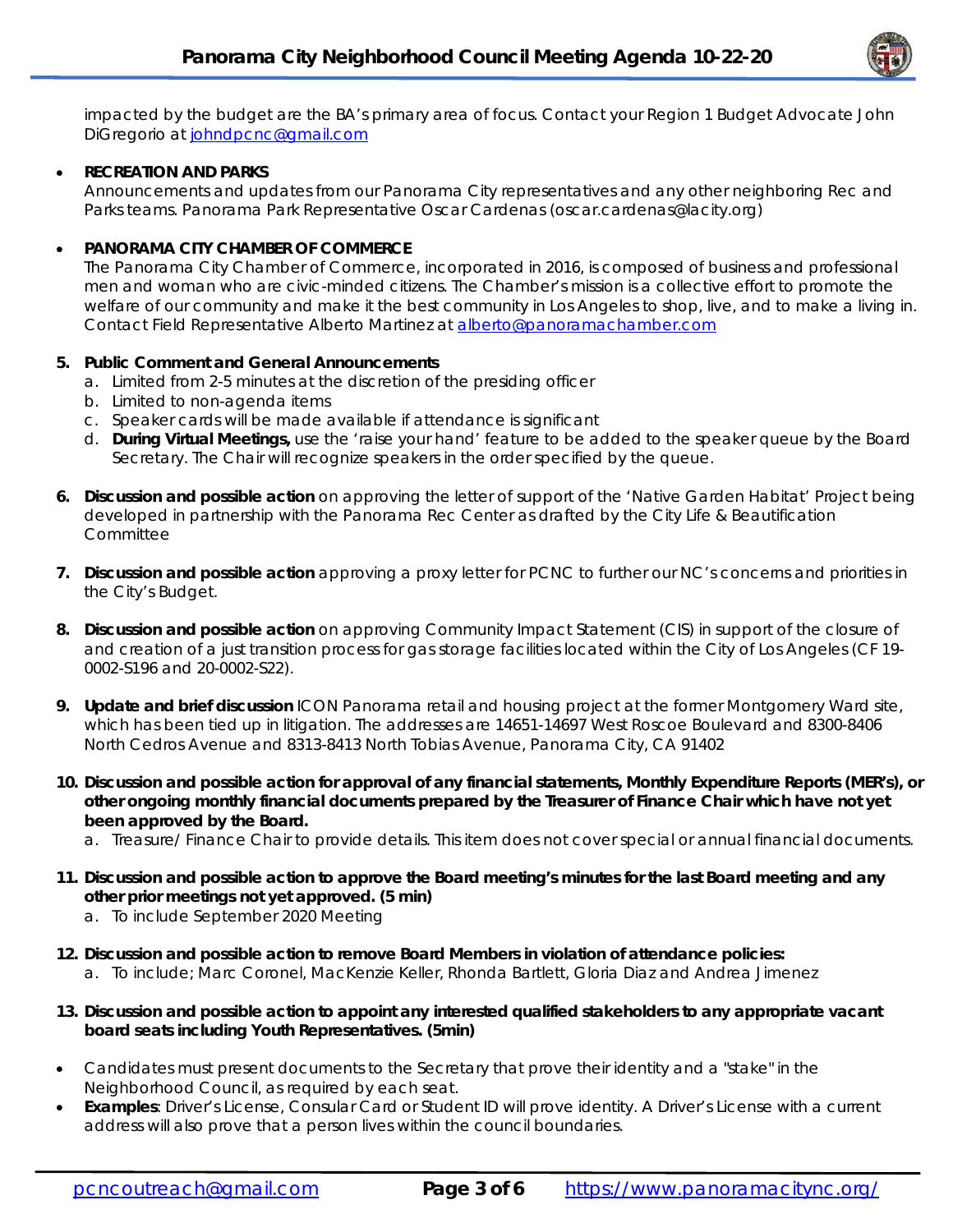

- District seats are specific to either "homeowner" or "renter". For this reason, homeowners must present a recent mortgage statement or a tax bill, and renters must present a recent rent receipt or a lease. Business seats require a business card with a local address, a Business Tax Registration Certificate, or some other indication that the person works (including volunteer work) or operates a business within the council boundaries.
- Community Interest stakeholders (for an Unlimited At-Large seat) must provide a document that proves a substantial and ongoing interest within the boundaries, which is often evidenced by membership in a local organization. However, Community Interest stakeholders can be appointed to either of the vacant Alternate positions.) Signed letters from responsible parties can also be provided. The Secretary will determine the adequacy of the candidate's documentation.
- **No actual documents will be kept and interested stakeholders are only required to show the document for verification.**
- The council may appoint one or more Youth Representative(s) for a one-year term. A Youth Representative is not part of the voting Board. This is a position that allows youth to express opinions on council issues.
- **14. Discussion, nomination, and selection of Committees to include adding new Committee Chairs or new members to each committee. Also includes 2-minute report form each committee. The current committees are listed below. (20 min)**

| <b>Standing Committees</b>                                                 |                       |                              |                                             |
|----------------------------------------------------------------------------|-----------------------|------------------------------|---------------------------------------------|
| Name                                                                       | Chair/Co-Chairs       | <b>Contact Email</b>         | <b>Meeting Date/Time/Location</b>           |
| Commerce                                                                   | Perla Iliana Lagunas  | perlita.northhills@gmail.com | 4 <sup>th</sup> Monday via WebX after Land  |
|                                                                            | Abundez               |                              | Use                                         |
| Finance                                                                    | Gurgen Mkrtchyan      | gurgen@ympklaw.com           | As needed via zoom                          |
| Land Use                                                                   | <b>Tony Wilkinson</b> | lawilkinson@acm.org          | 4 <sup>th</sup> Mondays, 7pm, via WebX      |
| Outreach                                                                   | John DiGregorio       | johndpcnc@gmail.com          | 2 <sup>nd</sup> Thursdays, 6:30pm via zoom  |
| Rules                                                                      | Cheryl Compton        | ComptonPCNC@gmail.com        | As needed via zoom                          |
| <b>Ad-Hoc Committees</b>                                                   |                       |                              |                                             |
| City Life &                                                                | John DiGregorio       | johndpcnc@gmail.com          | First Thursdays, 7pm, via zoom              |
| <b>Beautification</b>                                                      | Perla Iliana Lagunas  | perlita.northhills@gmail.com |                                             |
|                                                                            | Abundez               |                              |                                             |
| Public Safety                                                              | Martha Cortez         | Martha.Cortez.PCNC@gmail.com | 2 <sup>nd</sup> Thursdays, 6:30pm, via zoom |
| Education                                                                  | Pamela                | pgibberman@gmail.com         | 4 <sup>th</sup> Mondays, 6pm, via zoom      |
|                                                                            | Gibberman             |                              |                                             |
| Youth                                                                      | Martha Cortez         | Martha.Cortez.PCNC@gmail.com | 2 <sup>nd</sup> Thursdays, via Zoom         |
| ~ Please contact the Chairs if interested in participating on committees ~ |                       |                              |                                             |

#### **15. Adjournment**

**Council Process:** The council gained its official city role upon certification by the Board of Neighborhood Commissioners on March 15, 2007. Everyone who lives, works or owns real property within the boundaries of the Panorama City Neighborhood Council, or who declares a Community Interest in the area and the basis for it, is a "stakeholder". All stakeholders are members of the Council. Stakeholders elect a Board of Directors to represent them. This Board is recognized as the decision-making entity by the City of Los Angeles. The current Board was elected on April 2, 2016. While the Board is the official decision-making entity, meetings are conducted as much as possible in a town hall spirit. Committees are open to anyone with an interest in Panorama City. Panorama City's neighborhood council is much more than its Board, and it depends on public participation for its success.

**Posting Sites:** California's open meetings law, the Ralph M. Brown Act, requires that meeting notices be physically posted at a regular location 72 hours in advance for regular meetings and 24 hours in advance for special meetings. The location must be accessible to the public seven days a week, 24 hours a day. That location is the outside steel doors of the Plaza Del Valle Community Room, Building G, 8700 Van Nuys Blvd, Panorama City, CA 91402. This council is also required to follow the City of Los Angeles posting policy for Neighborhood Councils. That policy additionally requires that councils post agendas through the city's Early Notification System (ENS), post the agendas on the council's website (if one exists), and make an effort to send agendas by electronic mail (if such a list exists). This council posts agendas on its website, panoramacitync.org. This council uses the city's ENS mailing list as its agenda email list. You may sign up for the ENS agenda system at: http://lacity.org/government/Subscriptions/NeighborhoodCouncils/index.htm.

In addition to the Plaza Del Valle posting location, this council MAY post agendas at other locations within Panorama City. These may include: (1) Panorama City Branch Library, 14345 Roscoe Blvd; (2) Panorama Recreation Center, 8600 Hazeltine Avenue; (3) Sepulveda Recreation Center, 8801 Kester Avenue; and (4) Casa Esperanza, 14705 Blythe Street.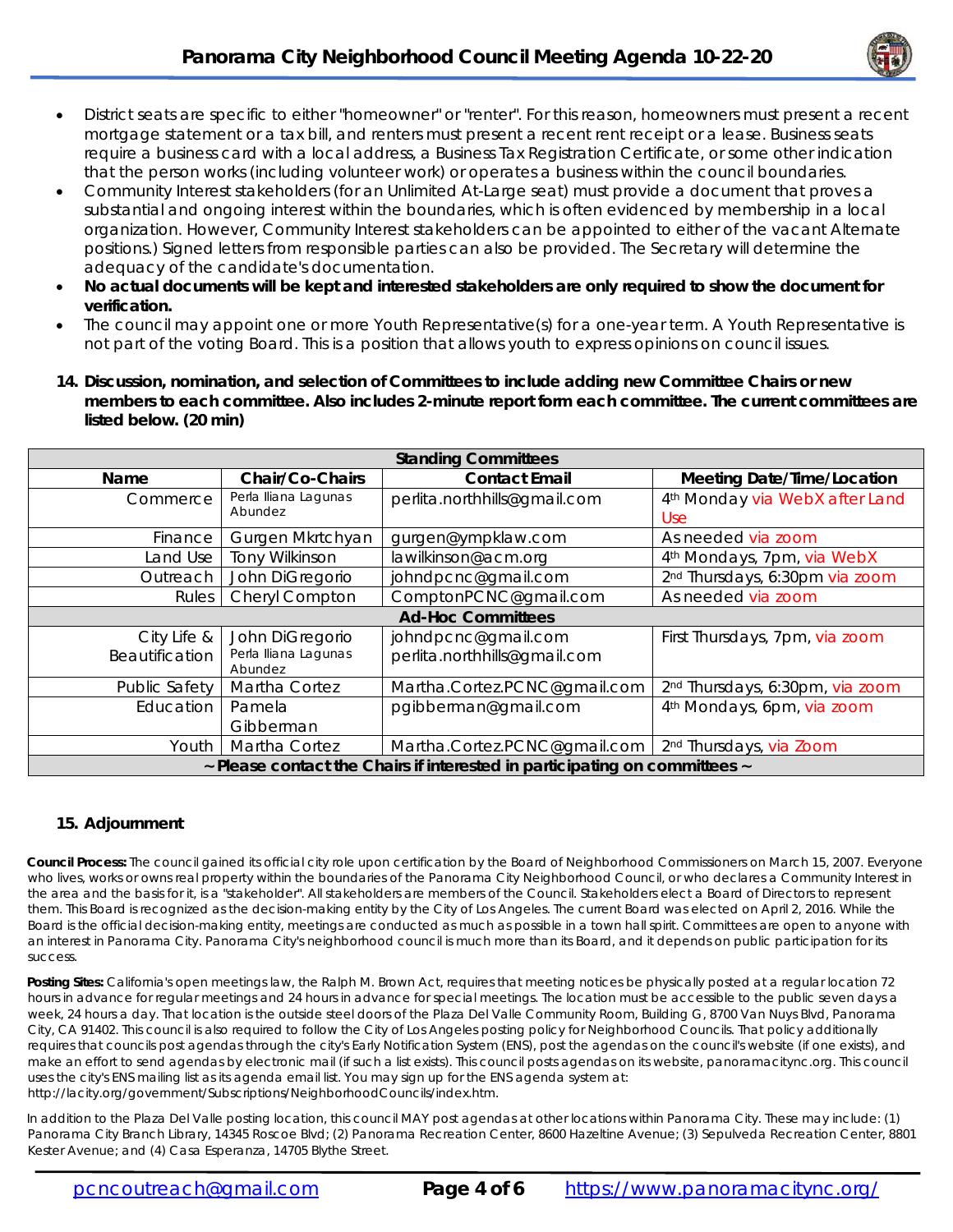

In addition to the ENS agenda list, this council MAY include agendas in its occasional informational emails. You can subscribe to the council's informational email list by sending your request to 'info@panoramacitync.org'. You can also sign up on the council's website. In order to respect our stakeholders' inboxes, messages to the informational email list will be sent at most once or twice a month. *The only way to assure that you will receive emailed agendas is through the ENS list.* 

**Americans with Disabilities Act (ADA):** As a covered entity under Title II of the Americans with Disabilities Act, the City of Los Angeles does not discriminate on the basis of disability and upon request, will provide reasonable accommodation to ensure equal access to its programs, services, and activities. Sign language interpreters, assistive listening devices, or other auxiliary aids and/or services may be provided upon request. To ensure availability of services, please make your request at least 5 business days prior to the meeting you wish to attend by contacting the city's Department of Neighborhood Empowerment (213-978-1551).

**Agenda-related written materials:** The council may occasionally prepare supplementary information to the agenda ("agenda packets"). When this is done, the agenda packets are normally made available both to Board or committee members and to the general public at the start of the posted meeting. In compliance with Government Code section 54957.5, non-exempt writings that are distributed to a majority or all of the Board or committee *in advance of a meeting* may be viewed by appointment at the Panorama City Neighborhood Council office, 14500 Roscoe Blvd, Suite 400, Panorama City, CA 91401, (818-714-2133) during normal business hours, or at the scheduled meeting. In addition, if you would like a copy of any record related to an item on the agenda, please contact Cheryl Compton, PCNC - Secretary, 14500 Roscoe Blvd, Suite 400, Panorama City, CA 91402 (ComptonPCNC@gmail.org).

**PUBLIC ACCESS OF RECORDS** – In compliance with Government Code section 54957.5, non-exempt writings that are distributed to a majority or all of the board in advance of a meeting may be viewed at [the Panorama City Neighborhood Council no longer maintains a physical office] and at our website: panoramacitync.org or at the scheduled meeting. In addition, if you would like a copy of any record related to an item on the agenda, please contact John DiGregorio at [no phone available] or email: johndPCNC@gmail.com

#### **Instructions and Guidelines to Access and Participate in PCNC 'Virtual Meetings'**

Effective April 1st, 2020 the City Attorney's office has permitted the use of 'Virtual Meetings' with voice/video capabilities which will allow Neighborhood Councils to continue conducting meetings during our current 'Stay at Home' order issued by Mayor Garcetti. The Panorama City Neighborhood Council has elected to use the platform ZOOM to host our virtual meetings.

For instructions on how to download and use the ZOOM audio-video conferencing platform, please click the link below, which will detail how to install the application on your smartphone or computer. Link for Support HERE https://support.zoom.us/hc/en-us/articles/201362193-How-Do-I-Join-A-Meeting-.

#### **If you prefer to phone in to each meeting:**

#### Dial by your location

- +1 669 900 9128 US (San Jose)
- +1 346 248 7799 US (Houston)
- +1 253 215 8782 US (Tacoma)
- +1 646 558 8656 US (New York)
- +1 301 715 8592 US (Germantown)
- +1 312 626 6799 US (Chicago)

#### **Virtual Meeting Guidelines**

- Upon entry to the meeting, all participants will be automatically placed on 'mute' as to not disrupt the current speaker.
- The Chair will run the meeting as 'close to normal' as possible, limiting the amount of time individual speakers may hold the floor.
- If you wish to speak, do so by 'Raising your Hand', a feature the platform has, which enables the formation of a queue.
- The Board Secretary will recognize your place in the queue, by responding through the 'Chat' feature.
- The Chair will then call upon, in 'first come first served' order as recognized by the Secretary. Once called upon, the speaker must UNMUTE their audio to begin their statement.
- Disruptions to the meeting or abuse of these guidelines will result in the immediate removal.
- Public Comment will also adhere to the 'Raise Hand', 'Enter the Queue', 'Be Recognized by the Chair' format.
- Should you need assistance, or require any specific ADA accommodations, please reach out to the Board